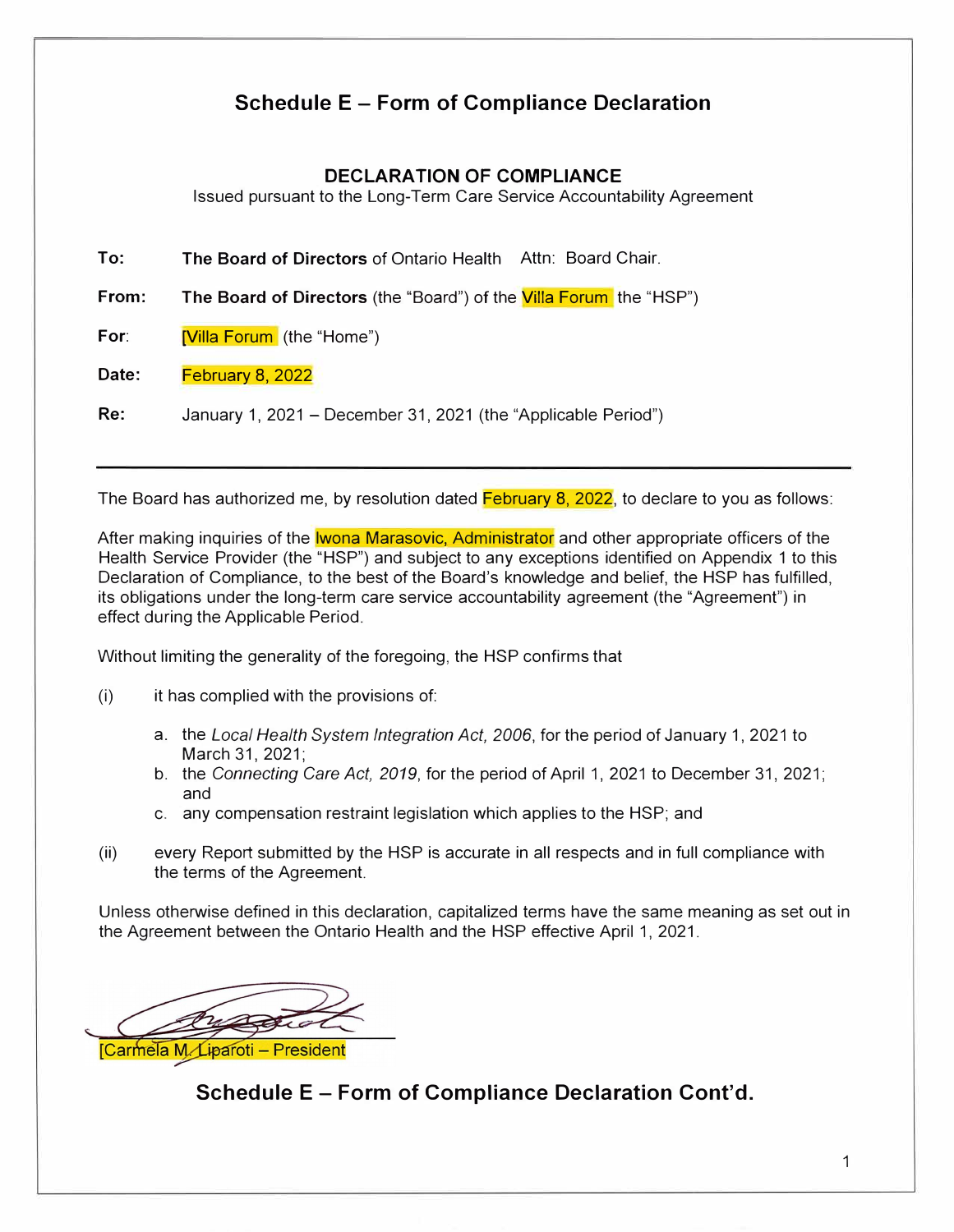# **Appendix 1 - Exceptions**

We have met all obligations under the L-SAA with no material exceptions.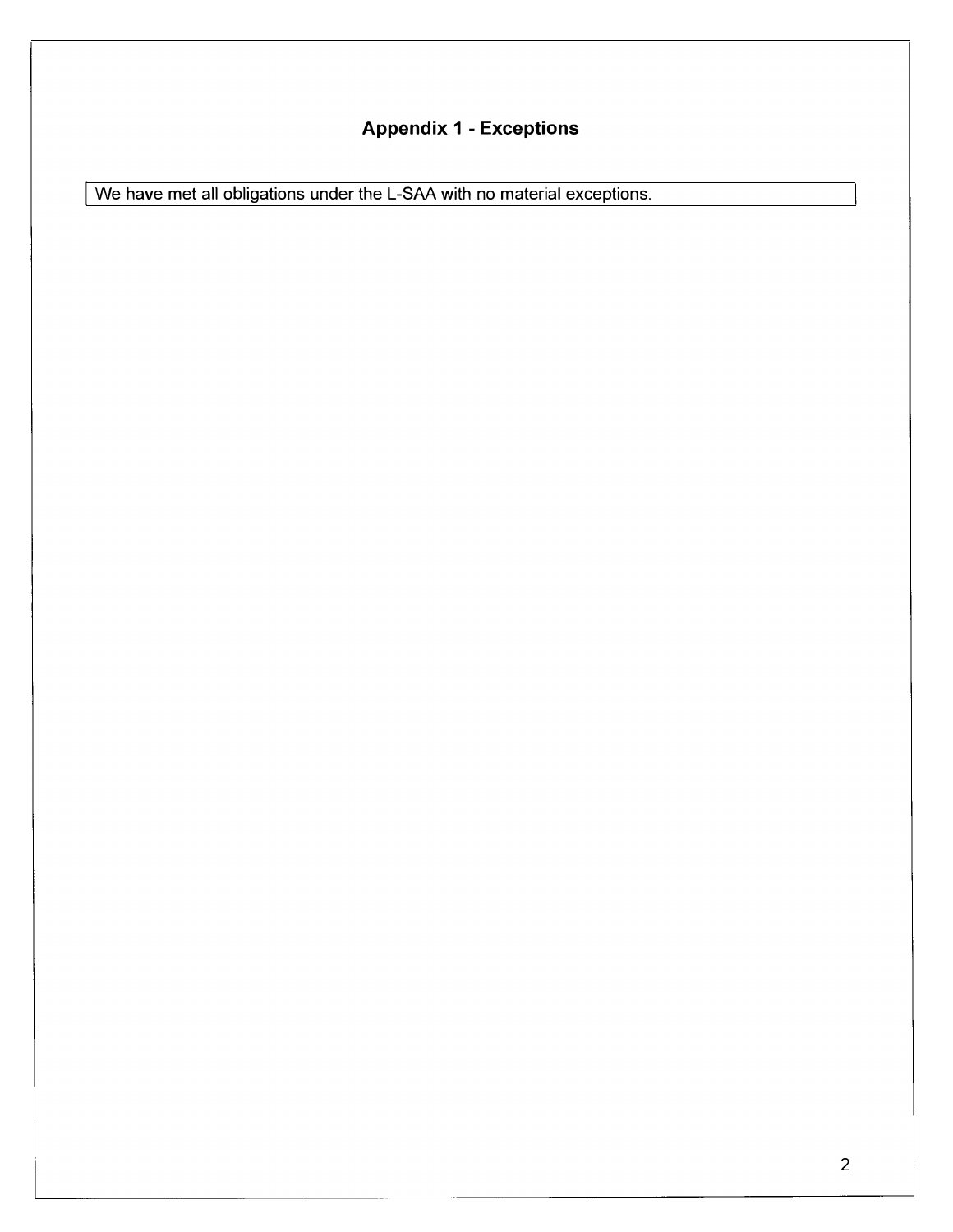

February 28, 2022

Mr. Frank Trevisan Chairman & CEO Mississauga Italian Canadian Benevolent Association In Respect of Villa Forum 175 Forum Drive Mississauga, ON L5K 2P8 frank@micba.com

### **DELIVERED ELECTRONICALLY**

Dear Mr. Trevisan:

### **Re: CCA s. 20 Notice and Extension of Long-Term Care Home Service Accountability Agreement ("Extending Letter")**

The *Connecting Care Act, 2019* ("CCA") requires Ontario Health ("OH") to notify a health service provider when OH proposes to enter into, or amend, a service accountability agreement with that health service provider.

OH hereby gives notice and advises Villa Forum (the "HSP") of OH's proposal to amend the long-term care home service accountability agreement (as described in the CCA) currently in effect between OH and the HSP (the "SAA").

Subject to the HSP's acceptance of this Extending Letter, the SAA will be amended with effect on March 31, 2022 as set out below. All other terms and conditions of the SAA will remain in full force and effect.

The terms and conditions in the SAA are amended as follows:

- 1) **Term**  In section 2.1, "March 31, 2022" is deleted and replaced by "March 31, 2023".
- 2) **Schedules**  The Schedules in effect on March 31, 2022 shall remain in effect until March 31, 2023, or until such other time as may be agreed to in writing by OH and the HSP.

Unless otherwise defined in this letter, all capitalized terms used in this letter have the meanings set out in the SAA.

Please indicate the HSP's acceptance and agreement to the amendments described in this Extending Letter by signing below and returning one scanned copy of this letter by e-mail no later than the end of business day on March 31, 2022 to: OH-Central.Funding@OntarioHealth.ca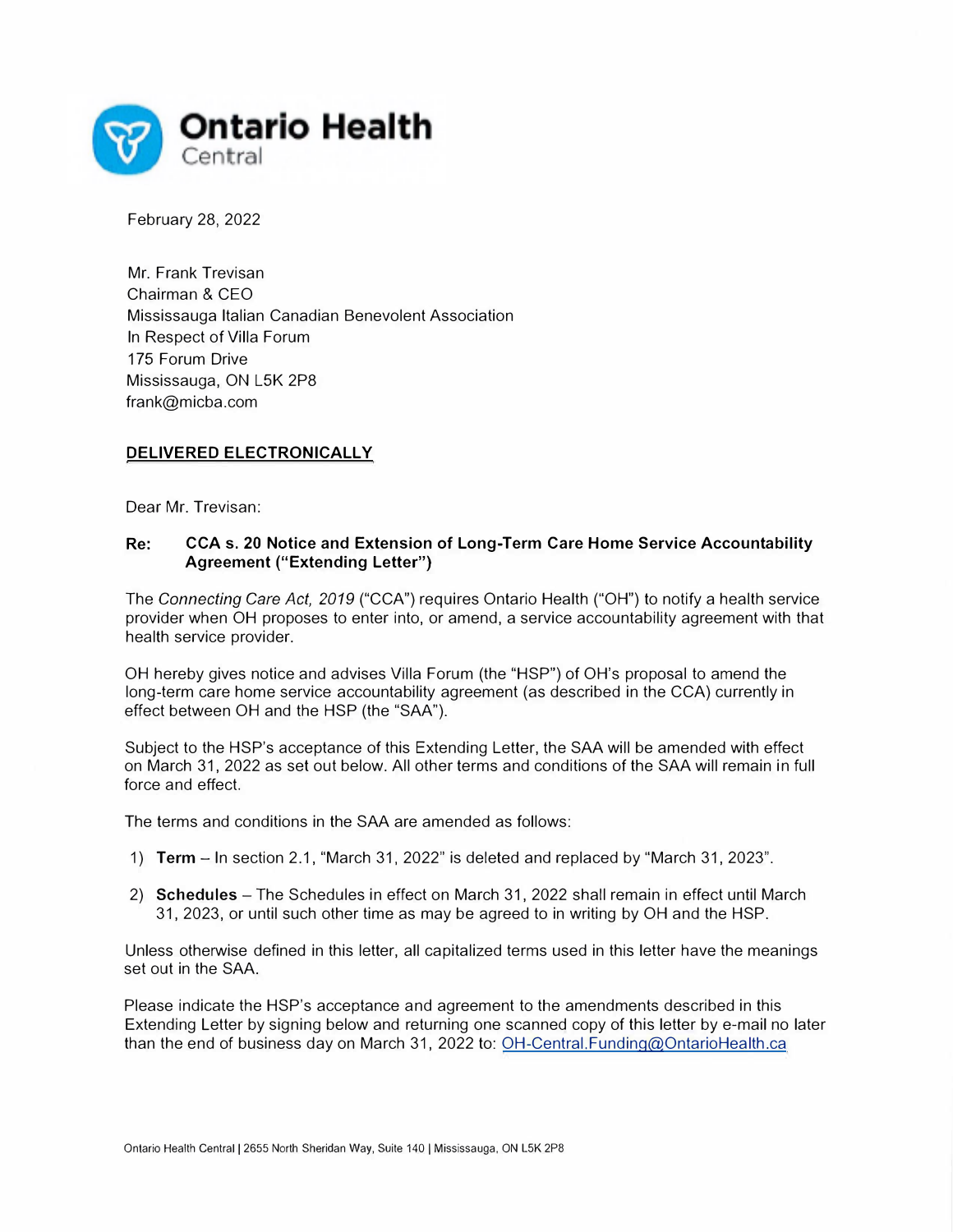The HSP and OH agree that the Extending Letter may be validly executed electronically, and that their respective electronic signature is the legal equivalent of a manual signature.

Should you have any questions regarding the information provided in this Extending Letter, please contact Jeff Kwan, Vice President, Performance, Accountability and Funding Allocation, Ontario Health Central at Jeffery.Kwan@OntarioHealth.ca.

Sincerely,

¥

Susan deBK

Susan deRyk Chief Regional Officer Ontario Health Central and West Regions

Signature page follows